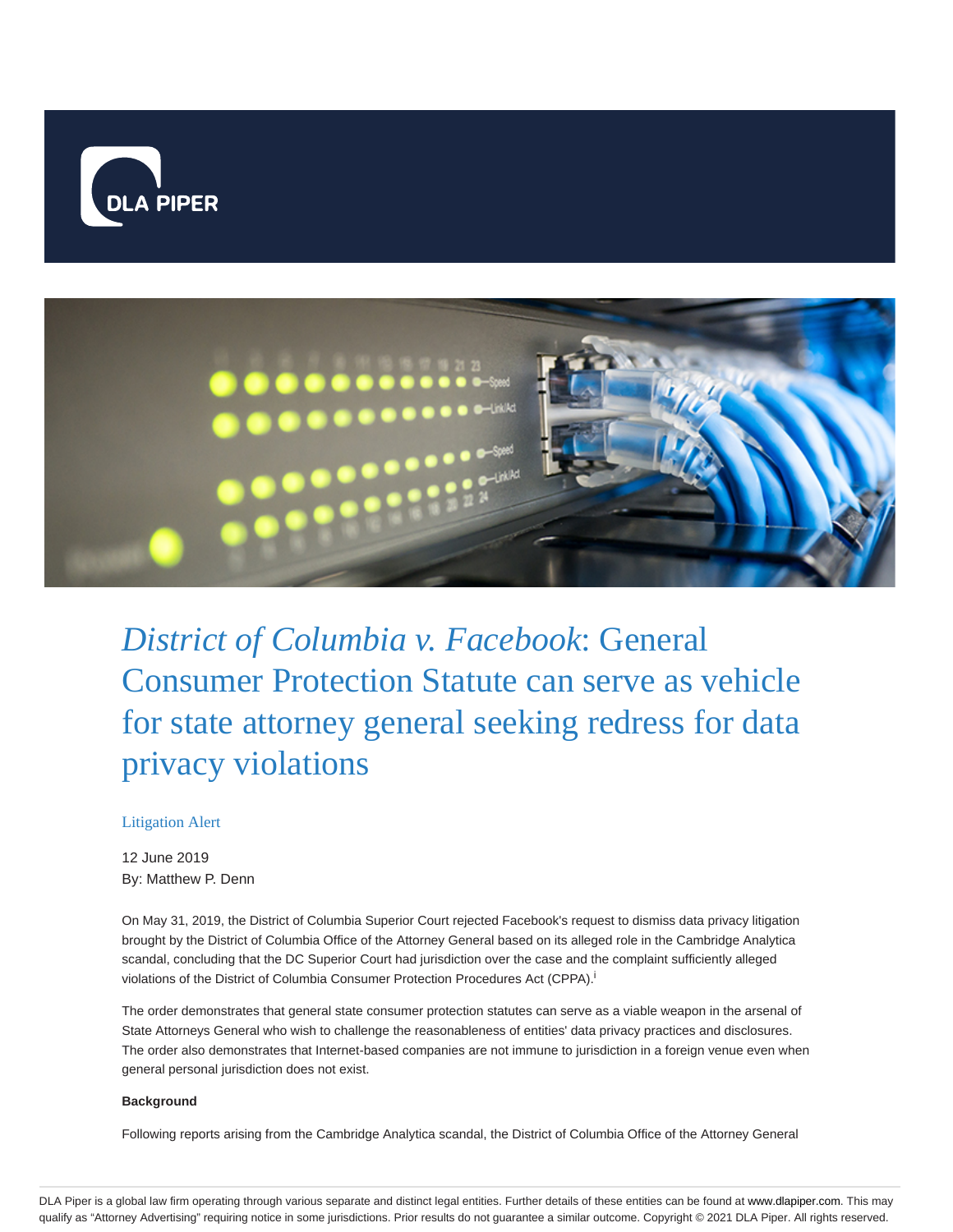(DC OAG) filed suit under the District's Consumer Protection Procedures Act (CPPA). Although a number of State Attorney General offices publicly announced in 2018 that they were either investigating or seeking additional information regarding potential state law violations arising from the Cambridge Analytica incident, the DC OAG was the first state AG to file any formal action.<sup>ii</sup>

The DC complaint alleged that Facebook permitted third-party developers to access consumers' personal data and data concerning consumers' digital behavior in connection with offering mobile applications to Facebook users.<sup>III</sup> Citing the Cambridge Analytica incident, where a researcher used a third-party application to harvest Facebook consumers' data and then sold the data to a political consulting firm, the complaint alleged that Facebook had (1) failed to effectively oversee and enforce its consumer protection policies, (2) failed to take reasonable steps to protect consumers' privacy by ensuring that the data was accounted for and deleted from Cambridge Analytica's databases once the incident was known to Facebook, and (3) failed to alert the public of the sale of users' data to Cambridge Analytica.<sup>iv</sup>

Facebook moved to dismiss the complaint, arguing that the court lacked jurisdiction to hear the DC OAG's claims and the DC OAG failed to state a claim for relief. Alternatively, Facebook argued that the court should stay the case pending the resolution of a related multi-district litigation and the FTC investigation.

In denying Facebook's motion, the court specifically found that it was permitted by the federal Due Process Clause to exercise personal jurisdiction over Facebook and that the facts alleged by the DC OAG established that Facebook had made statements regarding its handling of personally identifiable information that could be reasonably interpreted by a consumer as misleading. The court also denied Facebook's request to stay the action.

#### **Jurisdictional challenge**

Although the court agreed with Facebook that it did not have general jurisdiction over Facebook, it found that exercising specific personal jurisdiction over Facebook would comport with the federal Due Process Clause.

The court acknowledged that "the relationship between a defendant's online activity and its susceptibility to suit in a foreign jurisdiction remains ill-defined," and that the personal jurisdiction issue was a "novel" one.<sup>v</sup> It also reaffirmed that the mere fact that a DC resident had access to Facebook's website did not allow for the court to exercise specific personal jurisdiction over Facebook. Nevertheless, the court concluded that personal jurisdiction existed because Facebook's online accessibility and transactions with the forum satisfied DC's minimum contacts standard.

First, the court concluded that **Facebook's website qualified as a "storefront" in DC because Facebook engaged in continuous and systemic business activities with DC residents**, which included its collection of DC residents' data, use of that data to target advertising to DC residents, harvesting of that data for third parties, filings with DC regulatory authorities, operation of an office in the District of Columbia, and acquiring substantial revenue from consumers in the District of Columbia .

The court also concluded that Facebook's conduct had an effect in DC because Facebook regularly made regulatory filings in the forum and allegedly allowed Cambridge Analytica to collect the personal data of 340,000 DC residents.<sup>vi</sup>

#### **Application of the District of Columbia's General Consumer Protection Statute**

Although the Federal Trade Commission's statutory authority to apply Section 5 of the Federal Trade Commission Act (FTCA) – a general consumer protection statute – to data security issues was confirmed by the Third Circuit Court of Appeals in 2015, Vil the applicability of state general consumer protection statutes to data privacy and security issues has been relatively untested in the state courts. The DC v. Facebook decision is **one of the first to conclude that a state general consumer protection statute can be applied to a data privacy issue**.

In the complaint, the DC OAG alleged that Facebook had violated three subsets of the CPPA, which generally forbids any person from "engag[ing] in an unfair or deceptive trade practice," including specifically:

"(e) misrepresent[ing] as to a material fact which has a tendency to mislead;

(f) fail[ure] to state a material fact if such failure tends to mislead;

(f-1) [u]s[ing] innuendo or ambiguity as to a material fact, which has a tendency to mislead[.]"

Although the DC CPPA generally forbids both unfair and deceptive practices, the DC OAG's complaint focused on specific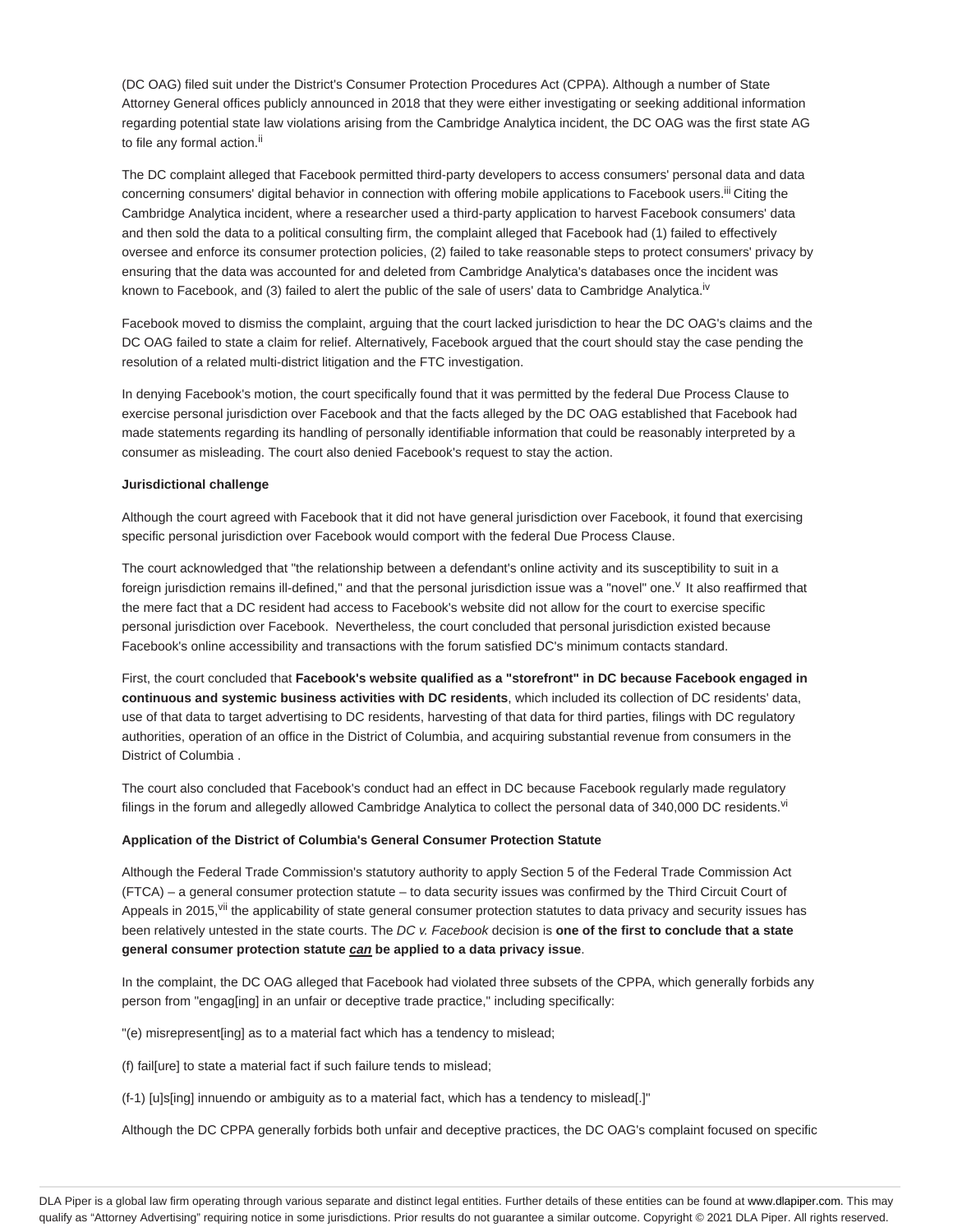provisions of the CPPA that involve deception. In doing so, the DC OAG avoided a parallel to the continuing debate taking place in the federal courts as to the scope of the FTC's authority to sanction "unfair" (as opposed to deceptive) conduct with respect to data security.<sup>viii</sup>

In its order, the court found that the DC OAG had pled facts sufficient to withstand a motion to dismiss. First, the court concluded that the DC OAG had sufficiently alleged a "misrepresentation as to a material fact which has a tendency to mislead" in violation of subsection (e). In reaching this conclusion, the court relied on the complaint's allegations that **Facebook's general statements that it would protect the privacy of consumers' personal information and require the same of third parties were misleading** because Facebook did not provide consumers with a clear explanation of how much responsibility Facebook undertook to protect consumers' personal data from third parties. The court also relied on the complaint's allegation that Facebook's statement that it may share some users' personal information with partner companies could lead a reasonable consumer to believe that the information obtained by those partner companies would be limited to data that users had opted to share in their privacy settings, which the DC OAG alleged had not been the case with respect to the data shared with Cambridge Analytica.

Second, with respect to subsection (f) (failure to state a material fact when the failure has a tendency to mislead), the court found that two failures to disclose alleged by the Attorney General were sufficient to withstand a motion to dismiss: (i) **Facebook's alleged failure to adequately warn its users** that their personal data was improperly obtained, harvested, and used by third parties without the consumers' knowledge or consent, and (ii) Facebook's alleged failure to disclose to users that **it allowed certain companies to override users' privacy settings and access consumers' personal data without their knowledge or consent**. The court noted that the DC OAG had cited a series of cases finding that "fine print and obscurely placed disclosures, even if contained within a privacy policy, may be insufficient to give consumer reasonable notice that their personal information may be shared with third parties." Although the court did not indicate that it was relying on these cases in reaching its conclusion, the cases were likely cited in response to Facebook's argument that (in the court's words) "'every policy' contested by the DC OAG was disclosed to users in Facebook's Statement of Rights and Responsibilities and Data Use Policy."

Finally, with respect to subsection (f-1) (use of innuendo or ambiguity as to a material fact, which has a tendency to mislead), the court found that four separate statements or omissions by Facebook, as alleged in the complaint, served as a basis to allow the claim to proceed:

- Facebook's failure to explain to consumers how to control how information is shared with third-party applications and how to change privacy settings with respect to apps
- Facebook's representations to consumers that it would protect the privacy of their personal information
- Facebook's representation to consumers that it requires apps and third-party developers to respect the privacy of consumers' personal information, and
- Facebook's representation to consumers that consumers' agreements with third-party apps would control how those apps used consumer data.<sup>ix</sup>

Central to the court's decision was the fact that the decision was being made at the pleading stage, where the allegations are assumed true. Whether Facebook engaged in the alleged conduct and whether that conduct was deceptive is a question for a later day.

#### **Lessons and implications**

Although the District of Columbia Superior Court's opinion involved the application of some specific statutory provisions to a set of unique alleged facts, the case should be carefully examined by entities that collect data for a number of reasons.

- Although the case was decided under District of Columbia law, it provides a good example of the deferential 1. standard that may be applied by some courts at the pleading stage to data privacy claims brought by State Attorneys General.
- The case also demonstrates how an error by a data collector can give rise to a consumer protection claim even in 2. those instances where it does not violate a data privacy-specific statute. The court found that Facebook's afterthe-fact failure to promptly notify consumers of the Cambridge Analytica incident might constitute an actionable failure to state a material fact under the consumer protection statute. Thus, businesses in states having similar general consumer protection statutes should consult with counsel about whether, even in the absence of a specific statutory obligation, they have a duty to notify consumers of data privacy issues.
- 3. The case supports the proposition that in the data privacy/data security context even an express disclosure to